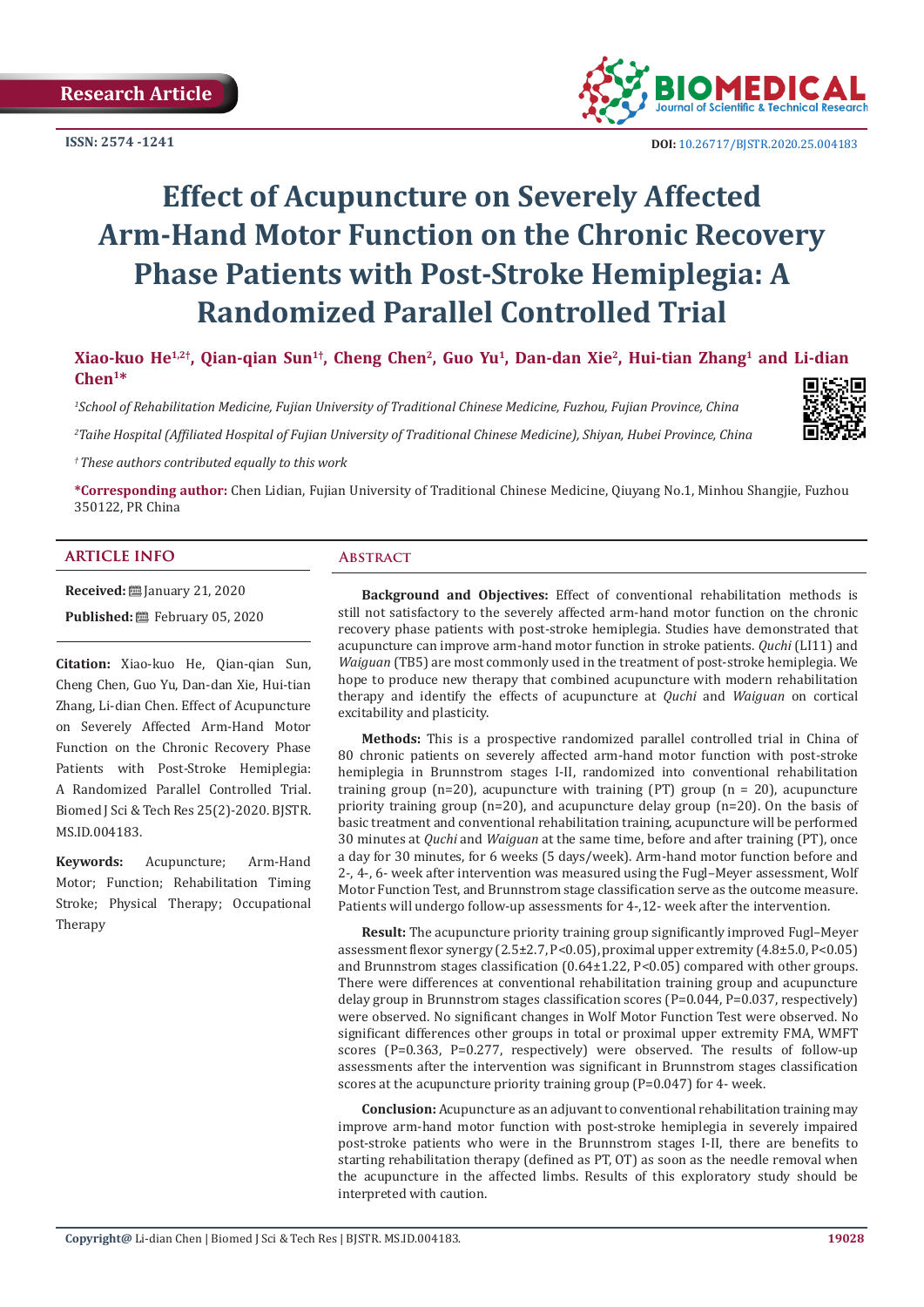#### **Introduction**

Stroke is a common acute cerebrovascular disease, and two million new patients are reported in China every year [1]. One study reported that 65% of patients who received post-stroke rehabilitation had arm-hand dysfunction 6 months after stroke [2]. Effect of conventional rehabilitation methods including physical therapy (PT), occupational therapy (OT), is still not satisfactory to the severely affected arm-hand motor function on the chronic recovery phase patients with post-stroke hemiplegia. Some researchers' results suggested that acupuncture combined with rehabilitation training, such as PT, OT may be effective for treating post-stroke neurological impairment and dysfunction such as motor dysfunction, dysphagia [3]. Our previous studies confirmed acupuncture combined with MP (motor practice, abduction of the index finger) could improve motor function of the healthy subjects, there are benefits to starting rehabilitation therapy (defined as PT, OT) as soon as the needle removal when the acupuncture in the affected limbs [4-7]. The present study aimed to produce new information leading to improved timing for the combined use of acupuncture and modern rehabilitation therapy and identify the effects on severely affected arm-hand motor function on the chronic recovery phase patients with post-stroke hemiplegia.

# **Materials and Methods**

This is a prospective randomized parallel controlled trial, the purpose is to provide an new information leading to improved timing for the combined use of acupuncture and modern rehabilitation therapy, and identify the effects of acupuncture at *Quchi* and *Waiguan* on cortical excitability and plasticity. All study protocols were approved by the institutional review boards of each facility. Full study details are provided in the online-only Data Supplement. Patients were recruited from inpatient stroke centers at 2 participating facilities. First occurrence of cerebral hemorrhage and cerebral infarction course of disease ranging from 4 weeks to 1 year, aged 30–80 years old, male or female, and exhibited Brunnstrom stage I to II movement. Full inclusion/ exclusion criteria are included in the online-only Data Supplement. Informed consent signed by the patient or their family. Patients who meet the criteria will be accepted as study participants, and will be randomized into study groups by a professional statistician (age, sex, height body weight, Body mass index, course of disease, previous history of disease, Mini-Mental State Examination score, Brunnstorm stage classification, history of allergy). The both hospitals will be coded. Random numbers will be produced using the random function UNIFORM(n) in SAS 9.0 (SAS Institute Inc., Cary, NC, USA) and sorted from smallest to largest. The rank number will be chosen as the basis for selecting the corresponding coding segments of each hospital. Similarly, four groups of random numbers will be produced. Patients and assessors will be blinded to group information. On the basis of basic treatment and conventional rehabilitation training. Arm-hand motor extremity impairment

before and after intervention was measured using the Fugl–Meyer assessment, Wolf Motor Function Test, and Brunnstrom stage classification.

On the basis of basic therapy (conventional medical treatment and health education), conventional rehabilitation training will be conducted for 30 minutes per day, 5 days per week, for 6 consecutive weeks in each group. Acupuncture with training group will be performed 30 minutes acupuncture at *Quchi* and *Waiguan* (at the region of arm-hand) at the same time PT was given, while acupuncture priority training group and acupuncture delay training group at the same acupuncture sizes will be performed 30 minutes before PT (priority) or after PT (delay), once a day for 30 minutes, for 6 weeks (5 days/week). Disposable sterilized Hawato needles (Suzhou Medical Appliance Factory, China) were used, measuring 0.30×30 mm for acupuncture. Horizontal needling will be carried out until the desired sensation is produced, with a depth of 20 mm (Shi, 2008), twirling, lifting, or thrusting, and then maintained for 30 minutes. Participants in all groups were allowed to stop the session at any time if pain or fatigue was considered excessive.

# **Outcomes**

Outcome measures were the FMA (AH section of the FMA contains 33 items [0–66 points] as well as flexor synergy [0–12 points] and the proximal AH [0–36 points]), the WMFT (Wolf Motor Function Test [0–5 points] ) needed to perform each of proximal UE (upper extremity) tasks [17 tasks]). Brunnstrom stage classification (grades from 1–6). The simplified Fugl-Meyer motor function score is commonly used to assess motor function in hemiplegic patients. The score is sensitive and reliable. Basic recovery: The motion score increased by 100%, and the patient exhibits normal motor function. Significant improvement: The motion score increased by 92–98%, and slight motor impairment is observed. Improvement: The motion score increased by 10–91%, and moderate to severe motor impairment is observed. No changes: The motion score increased by 0–9%, and severe motor impairment is present. Aggravation: Decreased motor scores and severe motor impairment are observed [8]. Basic recovery, significant improvement, and improvement are considered to reflect efficacious treatment. Brunnstrom stage classification: This classification system is utilized to evaluate the functional recovery of a hemiplegic limb and has grades from 1–6. A low grade represents poor limb function [9]. Arm-hand motor function before and 2-, 4-, 6- week after intervention was measured using the Fugl–Meyer assessment, Wolf Motor Function Test, and Brunnstrom stage classification serve as the outcome measure. Patients will undergo follow-up assessments for 4-,12- week after the intervention.

# **Safety**

Adverse events refer to adverse medical events that occur after acupuncture but may not have a causal relationship with the treatment. If severe adverse events occur, investigators will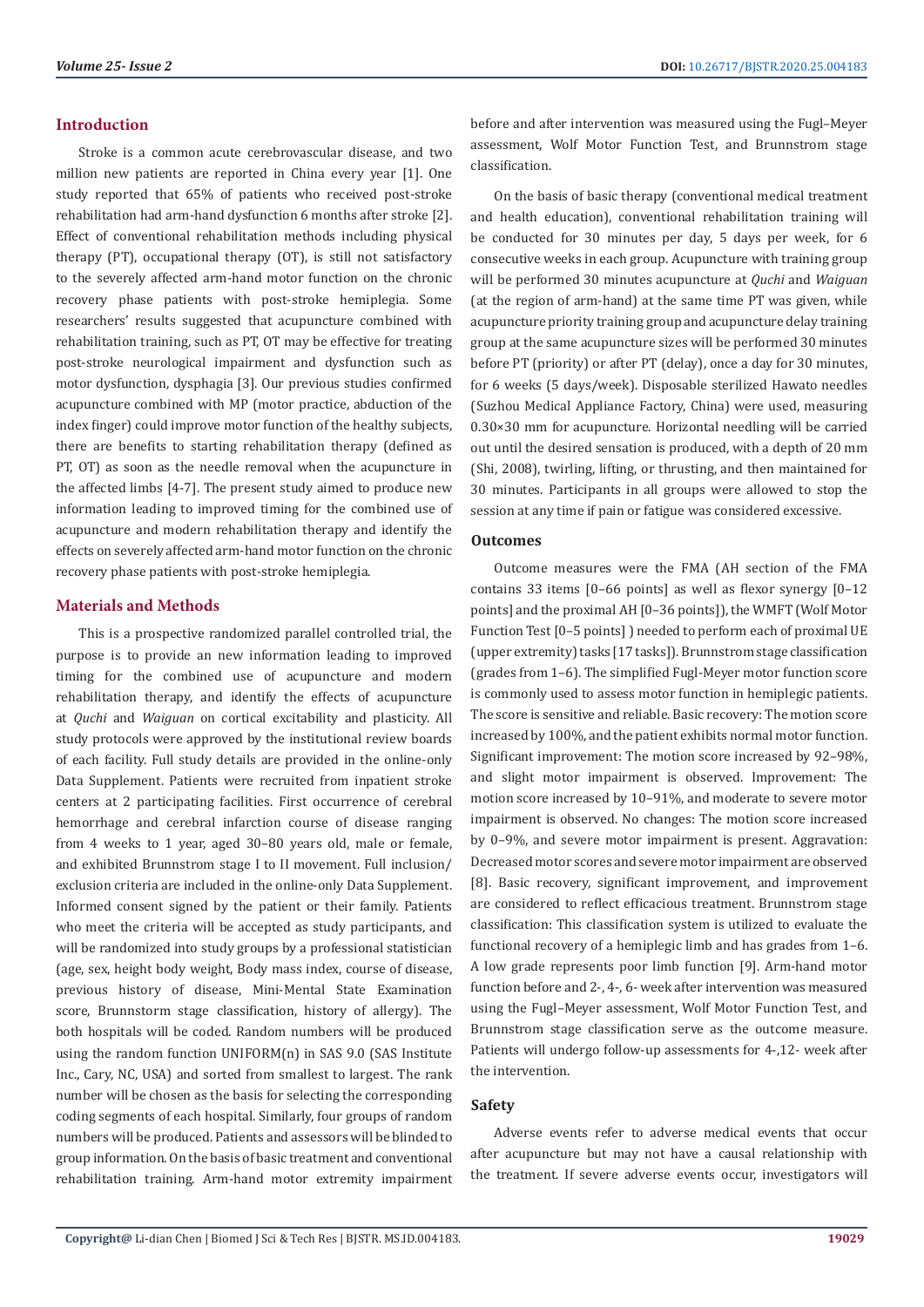report details to the principle investigator, ethics committee, and the sponsor within 2 hours. The original data will contain when, in what way (such as telephone, fax, or written document), and to whom the severe adverse events reported.

# **Statistical Analysis**

Validity evaluation: Statistical analysis will be performed using SPSS 22.0 software (IBM, Armonk, NY, USA). Data will be expressed as mean ± standard deviation. We will conduct tests of normality and homogeneity for variance. Normally distributed data with homogeneity of variance will be evaluated using *t*-tests. Non-normally distributed data with heterogeneity of variance will be evaluated using a double total *Z* test. Ranked data will be analyzed using Ridit. Treatment effectiveness was evaluated by changes in FMA, WMFT (baseline versus post-intervention) using 1- and 2-sample *t* tests (within- and between-group comparisons, respectively). Analysis of covariance was used to control for baseline FMA score. McNemar and 2-sample Wilcoxon tests (within- and

between-group comparisons, respectively) were conducted. A *P*  value of < 0.05 will be considered statistically significant. If adverse reactions occur, these data will be included in the statistics. Invalid data and data from participants who withdrew from the study will be included in the efficacy analysis. Results will follow the intention-to-treat principle. All statistical analyses were conducted by the first author who was blinded to treatment allocation.

# **Result**

#### **Study Participation**

Of 817 patients screened between July 2013 and November 2017, 80 chronic patients on severely affected arm-hand motor function with post-stroke hemiplegia in Brunnstrom stages I-II randomized into conventional rehabilitation training group, acupuncture with training group, acupuncture priority training group, and acupuncture delay training group (Figure 1). Fourteen patients randomized to acupuncture with training group did not complete the study.



**Figure 1:** Consolidated Standards of Reporting Trials flow diagram of patient's recruitment and enrollment. The number of patients evaluated at each study stage.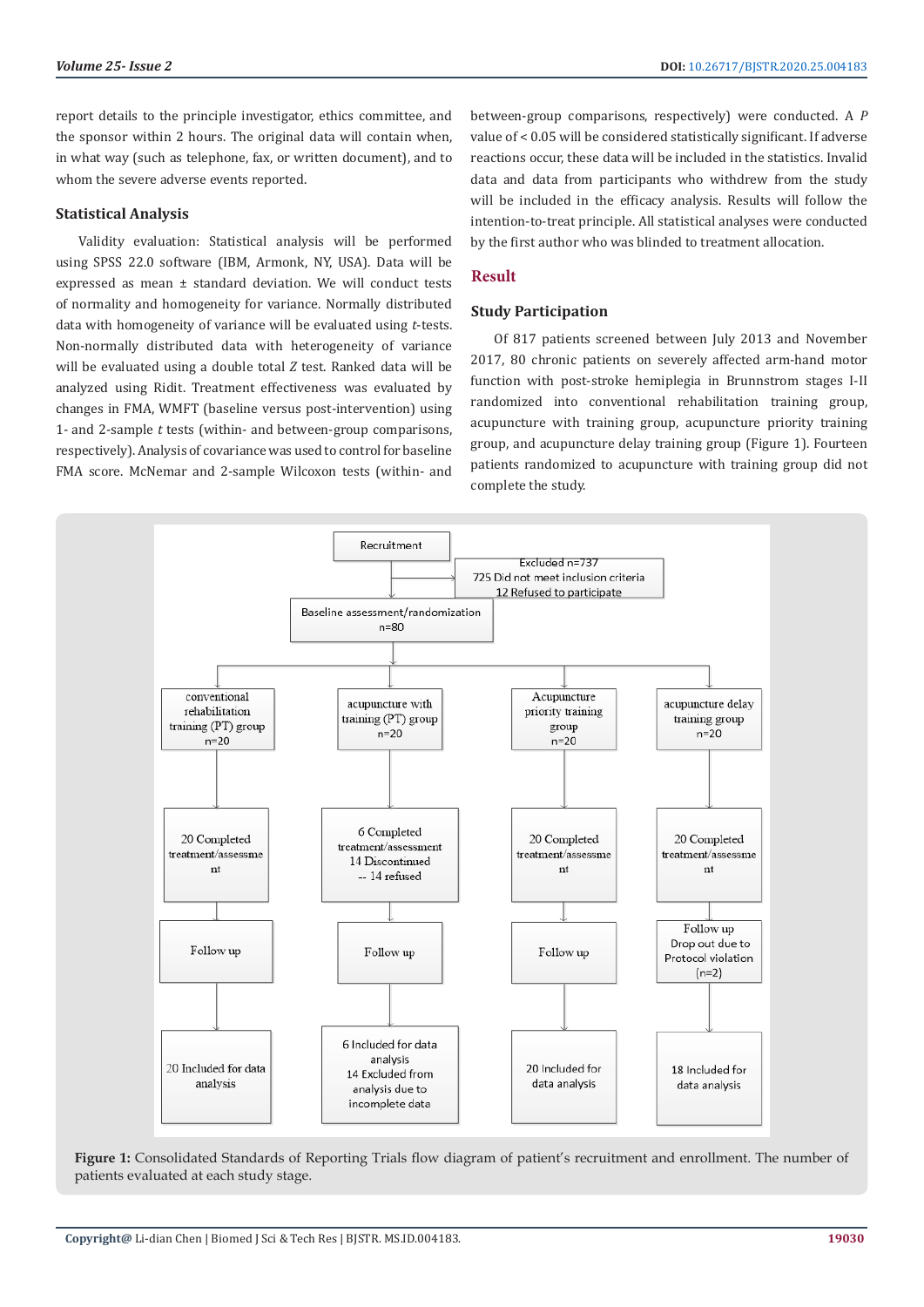#### **Effectiveness**

Changes in FMA, WMFT, and Brunnstrom stage scores from baseline to the end of the intervention period between the 4 groups are reported in Table 1. Change in total FMA AH score was not significantly different between groups (P=0.245). However, changes in FMA flexor synergy and FMA proximal UE were different (P=0.018 and P=0.048, respectively). The baseline FMA, WMFT and Brunnstrom stages classification was no significantly different between groups at baseline (P=0.134, P=0.211, P=0.172, respectively), the change remained significant at the acupuncture priority training group, when baseline score was included as a covariate (1.4; 95% confidence interval, 0.14–2.14, P=0.021; 1.1; 95% confidence interval, 0.11–2.03, P=0.031; 1.5; 95% confidence

interval, 0.26–3.25, P=0.017; respectively). No significant differences other groups in total or proximal FMA, WMFT scores (P=0.363, P=0.277, respectively) were observed. There were differences at conventional rehabilitation training group and acupuncture delay group in Brunnstrom stages classification scores (P=0.044, P=0.037, respectively) were observed. The results of follow-up assessments for 4-,12- week after the intervention were differences between the 4 groups. The change was significant in Brunnstrom stages classification scores at the acupuncture priority training group (P=0.047) for 4- week, while the results of other groups are invalid (P=0.354, P=0.134, P=0.137, respectively) were observed. The results of 12- week after the intervention were no significant.

**Table 1:** Changes in Outcomes Four Groups from Baseline to End of the Intervention Period.

| <b>Conventional Training Group</b><br>$(n=20)$ |                  | <b>Acupuncture with</b><br><b>Training Group (n=20)</b> | <b>Acupuncture Priority</b><br>Group $(n=20)$ | <b>Acupuncture Delay</b><br>$Group(n=20)$ | <b>Difference</b> | 95%CI                 | P Value |
|------------------------------------------------|------------------|---------------------------------------------------------|-----------------------------------------------|-------------------------------------------|-------------------|-----------------------|---------|
| <b>Total FMA AH</b>                            | $8.5 \pm 7.1$    | $6.9 \pm 8.8$                                           | $9.5 \pm 7.9$                                 | $7.9 \pm 7.8$                             | 2.7               | $-1.7$ to $7.5$       | 0.245   |
| Flexor Synergy                                 | $2.2 \pm 2.5$    | $1.7 + 5.3$                                             | $2.5 \pm 2.7$                                 | $2.1 \pm 2.4$                             | 2.3               | $0.7 \text{ to } 3.4$ | 0.018   |
| Proximal UE                                    | $3.8 + 4.9$      | $-0.2 \pm 2.3$                                          | $4.8 \pm 5.0$                                 | $3.6 \pm 4.5$                             | 2.9               | $0.1 \text{ to } 5.4$ | 0.048   |
| <b>Total WFMT AH</b>                           | $-16.7 \pm 19.5$ | $-18.5 \pm 24.7$                                        | $-14.7 \pm 16.5$                              | $-16.5 \pm 20.1$                          | 1.9               | $-9.1$ to 11.3        | 0.674   |
| Proximal UE                                    | $-19.1 \pm 33.3$ | $-9.8 \pm 37.6$                                         | $-15.1 \pm 23.7$                              | $-18.8 \pm 34.6$                          | $-8.3$            | $-28.3$ to 9.7        | 0.431   |
| Total BS                                       | $0.46 \pm 1.02$  | $0.16 \pm 0.38$                                         | $0.64 \pm 1.82$                               | $0.45 \pm 1.07$                           | 0.01              | $-0.45$ to 0.49       | 0.032   |

Note: Data are presented as mean ± SD. CI, confidence interval; FMA, Fugl-Meyer assessment; SD, standard deviation; UE, upper extremity; WMFT, Wolf Motor Function Test; and BS, Brunnstrom Sta**ge.**

# **Safety**

Although common post-stroke adverse events were observed at comparable frequencies in each group, no serious adverse events related to the intervention were observed.

# **Discussion**

Acupuncture is an ancient Chinese therapeutic which has rapidly gained popularity all over the world. A number of randomized controlled trials have indicated its efficacy in the treatment of neurological disorders. Until now, it has been applied to stroke patients with motor deficits and led to a remarkable motor recovery for decades [8]. We have previously explored that electroacupuncture at acupoints and the results indicated that electroacupuncture at the acupoints, especially Quchi and Zusanli, could finally improve the recovery of motor or cognitive functions [9]. Some researchers' results suggested that acupuncture combined with rehabilitation training, including physical therapy (PT), occupational therapy (OT) may be effective for treating poststroke neurological impairment and dysfunction such as motor dysfunction [10]. A new guideline for adult stroke rehabilitation and recovery strongly suggested that there are benefits to starting rehabilitation therapy (defined as PT, OT, and SLT) as soon as the patient is ready and can tolerate it [11]. Most stroke rehabilitation protocols are based on motor learning to induce neural plasticity, which refers to the ability of the brain to develop new neuronal

interconnections, acquire new functions, and compensate for impairment, that is practice-plasticity.

Some studies have used TMS to demonstrate changes in motor cortex excitability with acupuncture, and demonstrated the motor cortex excitability modulated by acupuncture under controlled experimental conditions with TMS [12-14]. These studies investigated the effect of single acupoints on the lateralized motor cortical excitability, the following question about whether these changes will be observed in the same way on stroke patients. All above studies only indicated that acupuncture could modulate the motor cortex excitability at different time (before acupuncture, the needle in situ and removal). In other words that the motor cortex excitability modulated by acupuncture whether have timedependent should be discuss. This study was the first to demonstrate that acupuncture as an adjuvant to conventional rehabilitation training may improve arm-hand motor function Chronic patients on affected with post-stroke hemiplegia in Brunnstrom stages I-II, there are benefits to starting rehabilitation therapy (defined as PT, OT) as soon as the needle removal when the acupuncture in the affected limbs. Our results have important clinical and public health implications.

The time-dependent effects of acupuncture on cortical excitability is might able to induce long-term potentiation (LTP) like plasticity and increase motor learning in human motor cortex,